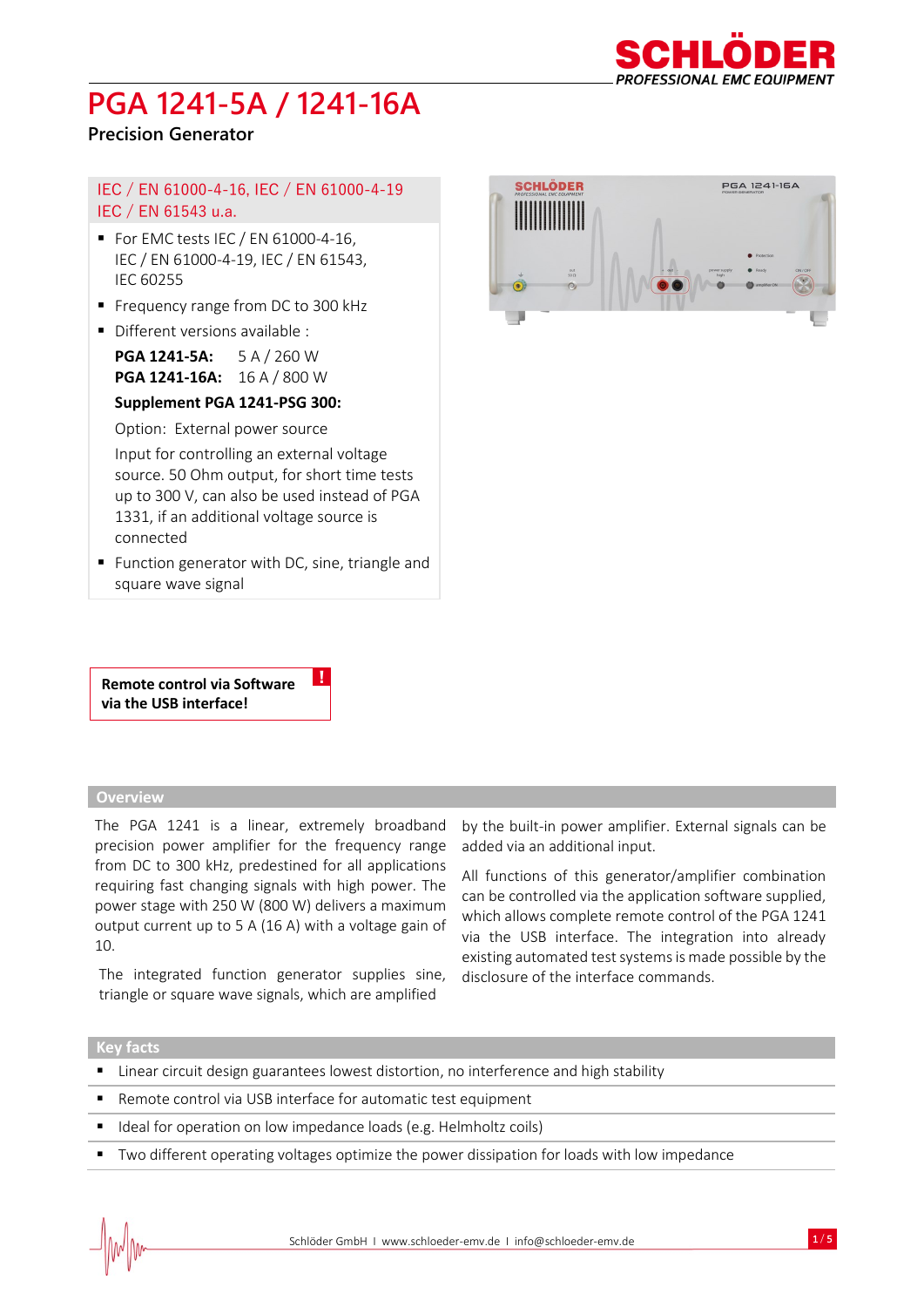

**Precision Generator**

#### **Applications: Tests according to standards**

#### **Tests according to IEC / EN 61000-4-16**

At 61000-4-16 the PGA 1241 is designed for the continuous disturbance variables (test level 1 to 4 and X to 50V), for the short time disturbance variables up to 300 V the PGA 1331 is required. Both devices can be operated as stand-alone units and integrated into existing test systems. If both continuous disturbance variables and short-term disturbance variables are to be tested, PGA 1241 and PGA 1331 are required and connected together.

#### **Tests according to IEC / EN 61000-4-19**

The PGA 1241 can be used as a test generator for both differential voltage and differential current testing according to IEC / EN 61000-4-19 incl. Appendix C (electricity meter). Since a constant current is required as a disturbing signal and the PGA 1241 generates voltage signals, an external multimeter (which supports SCPI) and an adapter are required for tests according to Appendix C.

The multimeter measures the voltage across the adapter, the program calculates the current currently flowing and controls the output of the PGA 1241.

#### **Tests according to IEC/EN 61543**

The tests according to IEC/EN 61543 are carried out in the frequency band from 1 kHz to 150 kHz and require a constant current as interference signal. The PGA 1241 generates a voltage signal and therefore requires an additional multimeter and adapter to meet the requirements of the IEC/EN 61543 standard. The multimeter measures the voltage and the program of the PGA 1241 calculates the current and readjusts the voltage.

#### **General applications and features**

The generation and amplification of small signals to produce larger output signals is a necessary practice in all areas of electrical engineering. The PGA 1241 is the ideal instrument for this. Due to the excellent signal quality and the remote control via USB interface, the PGA 1241 is the ideal choice for automatic test equipment.

#### **Low resistance loads**

The PGA 1241 is ideally suited for operation with low impedance loads (e.g. Helmholtz coils). The possible halving of the operating voltage reduces the power loss accordingly.

#### **Waveform**

The generator of the PGA 1241 provides 3 different waveforms: sine, triangle and square. The frequency resolution is 0.05 Hz from DC to 300 kHz. With all waveforms it is possible to superimpose a common mode voltage.

#### **Technology**

A completely linear circuit design guarantees lowest distortion, noise-free operation and high stability. Two different operating voltages optimize power dissipation with low impedance loads.

#### **Safety devices**

The tests according to IEC/EN 61543 are carried out in the frequency band from 1 kHz to 150 kHz and require a constant current as interference signal.

#### **Software control**

The scope of delivery includes an application software that enables complete remote control of the PGA 1241 via the USB interface. Integration into existing automated test systems is made possible by disclosing the interface commands.



The amplifier can be configured so that it automatically switches on again after a pre-programmed time (1 - 255 s) in the event of power loss or overcurrent shutdown.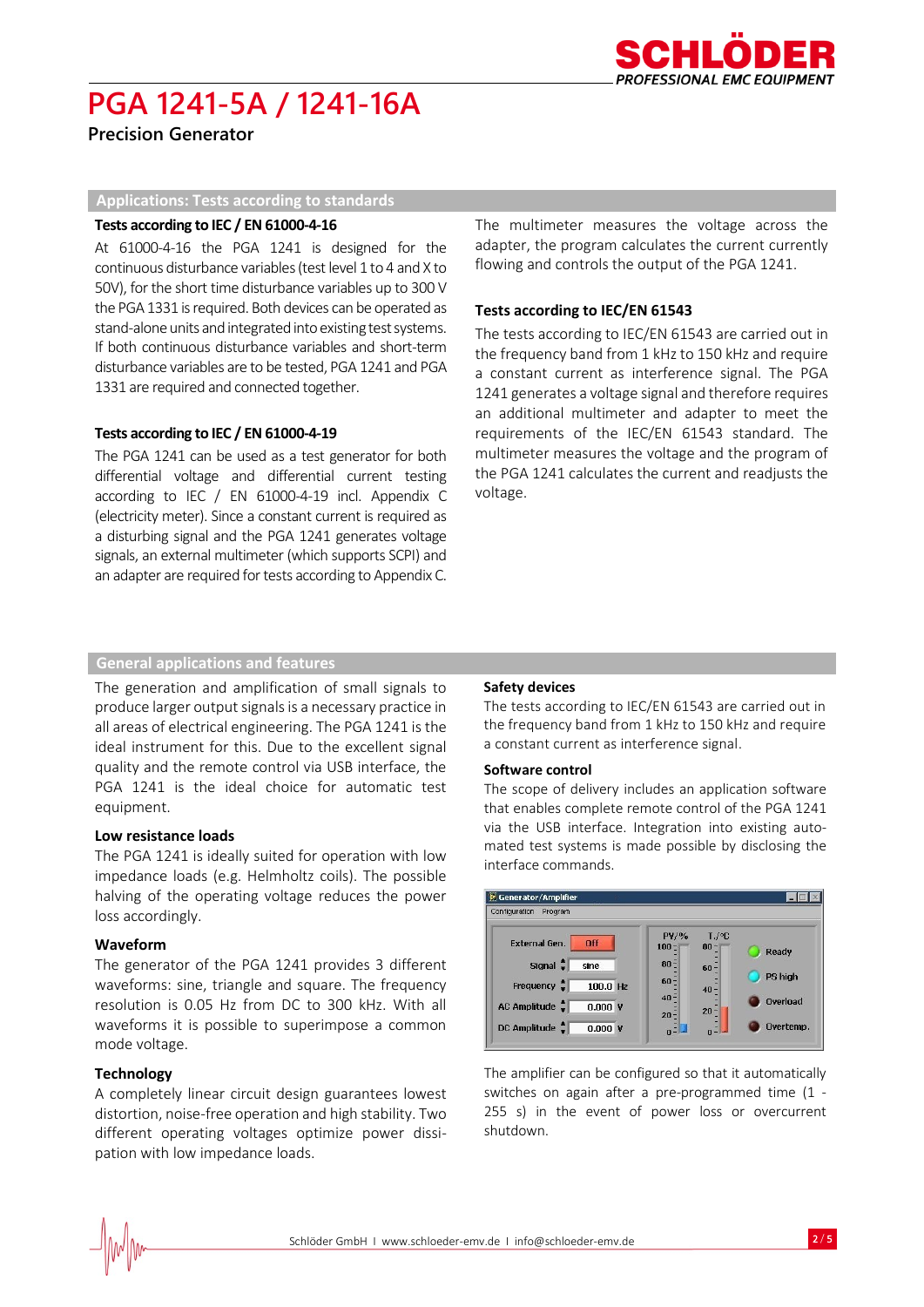

## **Precision Generator**

**Technical data I**

| <b>Amplifier</b>                                                              |                                     |                                           |
|-------------------------------------------------------------------------------|-------------------------------------|-------------------------------------------|
|                                                                               | <b>PGA 1241-5A</b>                  | PGA 1241-16A                              |
| Frequency range                                                               | $DC - 1 MHz$                        | $DC - 1 MHz$                              |
|                                                                               | (small signal -3 dB)                | (small signal -3 dB)                      |
| Performance range                                                             | $DC - 200$ kHz                      | $DC - 200$ kHz                            |
| Slew rate                                                                     | $100 V/\mu s$                       | $100 V/\mu s$                             |
| Offset                                                                        | $\pm$ 1 mV ( $\pm$ 0.1 mV / °C)     | $\pm$ 1 mV ( $\pm$ 0.1 mV / $^{\circ}$ C) |
| Voltage amplification                                                         | $10 \pm 0.1$ % ( $\pm$ 0.01 % / °C) | $10 \pm 0.1$ % ( $\pm$ 0.01 % / °C)       |
| Option: ultra stable gain                                                     | $10 \pm 0.1$ % ( $\pm$ 10 ppm/°C)   | $10 \pm 0.1$ % ( $\pm$ 10 ppm/°C)         |
| Output voltage                                                                | 50 Vrms $/$ ± 75 Vpeak              | 50 Vrms $/$ ± 75 Vpeak                    |
| Output current                                                                | 5 Arms $/$ ± 7.5 Apeak              | 16 Arms / ± 24 Apeak                      |
| Distortion<br>$(DC - 100$ kHz, load $\geq 4$ $\Omega$ )                       | < 0.10 %                            | < 0.10 %                                  |
| Input impedance                                                               | $100 k\Omega$                       | $100 k\Omega$                             |
| Output impedance                                                              | $<< 1 \Omega$ and 50 $\Omega$       | $<< 1 \Omega$ and 50 $\Omega$             |
| Max. permissible input voltage                                                | 80 V (cont.), 100 V (< 1 min)       | 80 V (cont.), 100 V (< 1 min)             |
| Broadband noise<br>$(10 \text{ Hz} - 1 \text{ MHz}, \text{input } 50 \Omega)$ | $0.5$ mVrms                         | $0.5$ mVrms                               |
| Power loss (per side)                                                         | 260 W (100 ms)                      | 800 W (100 ms)                            |
| Mains voltage                                                                 | 230 VAC / 50 Hz                     | 230 VAC / 50 Hz                           |
| Control port                                                                  | <b>USB</b>                          | <b>USB</b>                                |

| <b>Generator</b>    |                                                |                                                |
|---------------------|------------------------------------------------|------------------------------------------------|
|                     | <b>PGA 1241-5A</b>                             | <b>PGA 1241-16A</b>                            |
| Frequency range     | DC, 0.05 Hz $-$ 300 kHz;<br>resolution 0.05 Hz | DC, 0.05 Hz $-$ 300 kHz;<br>resolution 0.05 Hz |
| Frequency precision | $±$ 20 ppm                                     | $±$ 20 ppm                                     |
| Signal types        | sine, square, triangular                       | sine, square, triangular                       |

| Mechanical data         |                    |                      |
|-------------------------|--------------------|----------------------|
|                         | <b>PGA 1241-5A</b> | <b>PGA 1241-16A</b>  |
| <b>Dimensions</b>       | 449 x 133 x 436 mm | 449 x 177 x 585.5 mm |
| $(W \times H \times D)$ | $(3 \text{ RU})$   | $(4 \text{ RU})$     |
| Weight                  | appr. 14 kg        | appr. 32 kg          |

**PGA 1241-PSG 300:** Option: External voltage source, input for controlling an external voltage source. 50 Ohm output, for short-term tests up to 300 V Option instead of PGA 1331.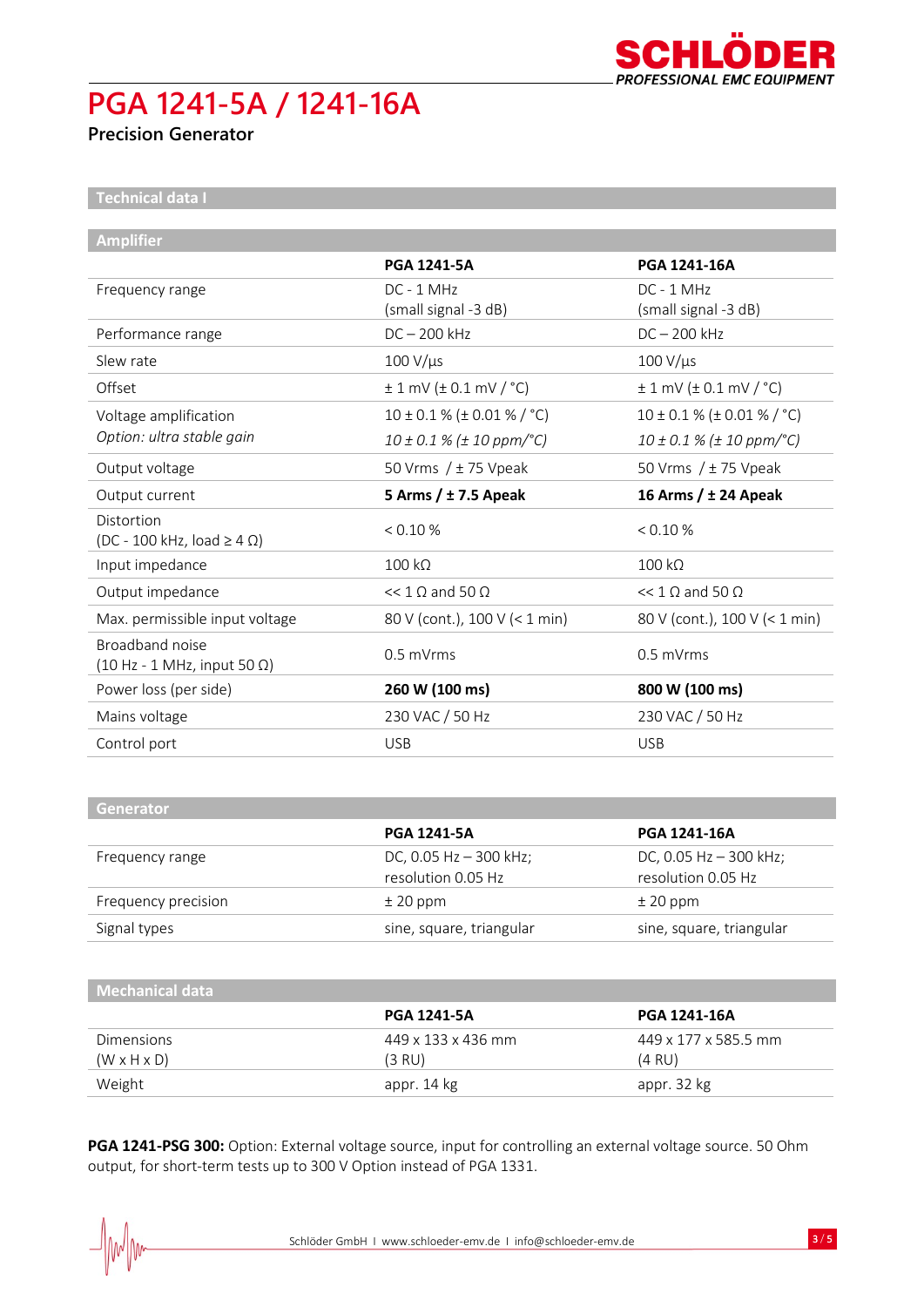

**Precision Generator**



| Square wave at 100 kHz (small signal) $\pm$ 500 mV | Square wave at 100 kHz (large signal) ± 80 V |
|----------------------------------------------------|----------------------------------------------|
|----------------------------------------------------|----------------------------------------------|



| <b>Included in delivery</b>                                 |
|-------------------------------------------------------------|
| PGA 1241_xx generator                                       |
| User manual                                                 |
| USB stick with operating software                           |
| USB-A / USB-B cable 3 m length                              |
| Power cable 2 m length                                      |
| BNC / BNC cable 1.5 m length                                |
| USB-A / USB-B, cable 3 m length                             |
| Record factory calibration traceable according to ISO 17025 |

| Options: Isolating transformers (according to EN 61558) |                                                                                                |  |
|---------------------------------------------------------|------------------------------------------------------------------------------------------------|--|
| $IT-06$                                                 | Isolating transformer 1380 V with shielding winding between PRI and SEC; PRI: 230 V / 50-60 Hz |  |
|                                                         | SEC: 230 V / 6 A; aluminium housing                                                            |  |
| $IT-16$                                                 | Isolating transformer 3680 VA with shielding winding between PRI and SEC;                      |  |
|                                                         | PRI: 230 V / 50-60 Hz; SEC: 230 V / 16 A; aluminium housing                                    |  |
| $IT-20$                                                 | Isolating transformer 4600 VA with shielding winding between PRI and SEC;                      |  |
|                                                         | PRI: 230 V / 50-60 Hz; SEC: 230 V / 20 A; aluminium housing                                    |  |